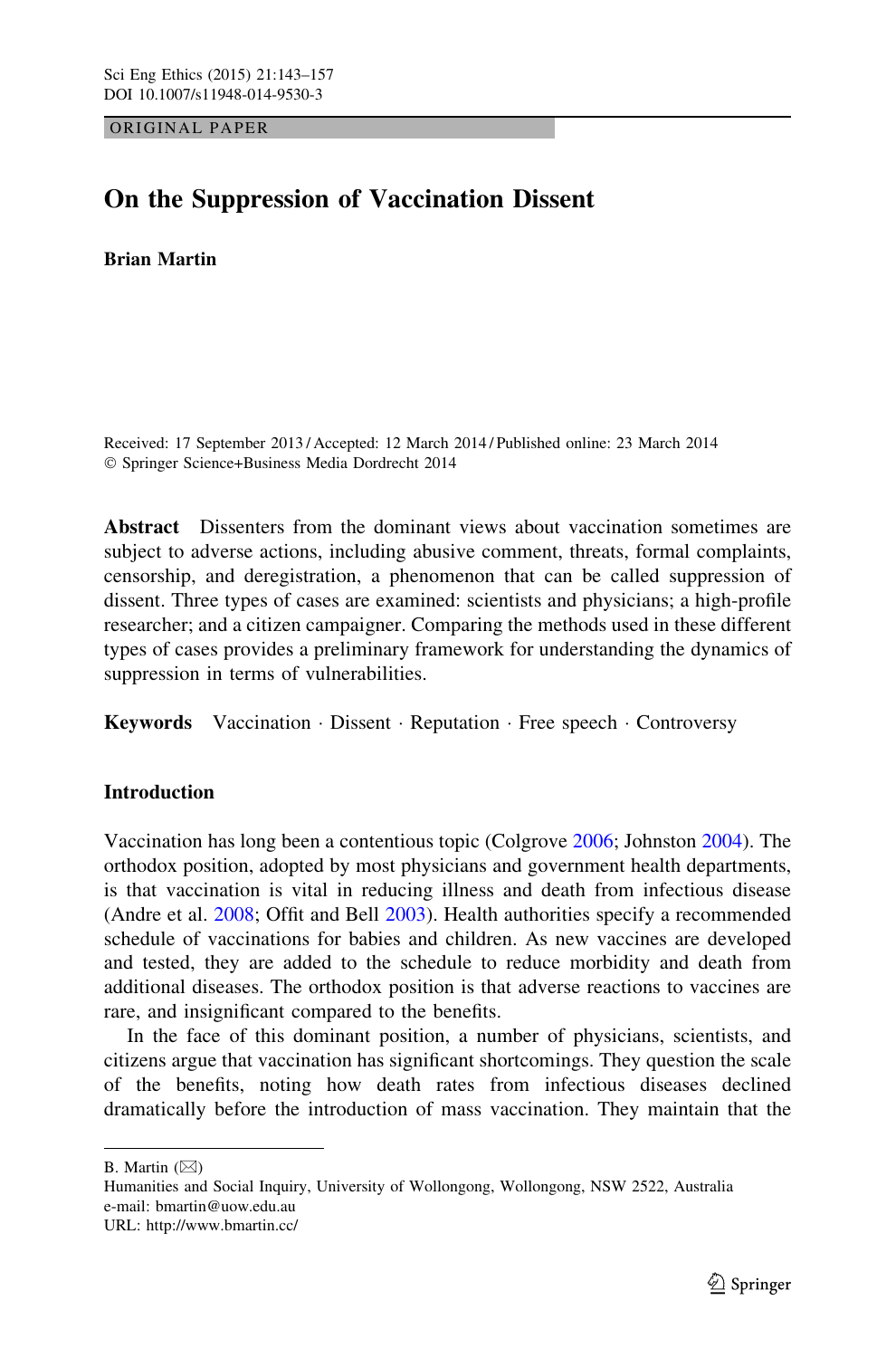adverse effects of vaccination have been underestimated (Habakus and Holland [2011;](#page-13-0) Halvorsen [2007](#page-13-0)).

The vaccination debate is not just a disagreement about evidence concerning benefits and risks: values are involved too. For infectious disease to spread, there need to be susceptible individuals. Mass vaccination, according to proponents, reduces the likelihood of spread, because most people are immune. The result is what is called "herd immunity," causing an additional decline in disease even beyond vaccine-induced individual immunity. Because of this collective benefit, including the protection of those unable to be immunized, proponents see widespread vaccination as a moral imperative.

Critics, on the other hand, support parental choice in vaccination decisions. They oppose penalties for not vaccinating, such as requirements that children be fully vaccinated in order to attend school.

The vaccination debate can be incredibly emotional on both sides. Partly this seems to be because children's health is involved: parents react to their children becoming ill from infectious disease or suffering reactions to vaccines. The clash between collective benefits (herd immunity) and freedom of choice adds to the mix. Because vaccination is a signifier for the benefits of modern medicine, some proponents see any questioning of vaccination as a rejection of enlightened thinking.

When physicians and health authorities support vaccination based on careful assessments of benefits and risks, they may dismiss citizen critics as ill-informed. Because nearly all experts endorse vaccination, there may seem to be no rational basis for opposition. In this context, any physician or scientist who questions vaccination is a potential threat to the public perception that credentialed experts unanimously endorse vaccination. This sets the stage for suppression of dissent.

Suppression of dissent is action taken against dissenting individuals, or the research supporting their positions, that goes beyond fair debate. Methods of suppressing individuals include spreading of rumors, vilification, harassment, reprimands, demotions, deregistration, and dismissal (Martin [1999a](#page-13-0)). Methods of suppressing research data include censorship, denial of funding, and denial of access to research materials (Martin [1999b\)](#page-13-0). There is an overlap between these modes of suppression. For example, a scientist's grant applications might be rejected, thereby denying opportunities for research.

Debate is a normal and desirable feature of the scientific enterprise. Suppression is different from debate in that individuals, and their capacity to do research and engage in debate, are targeted. Suppression is important because it skews research agendas and public discussions.

The focus here is on suppression of vaccination critics. In principle, it is possible for vaccination supporters to be suppressed, though in practice this is unlikely because critics do not have any significant capacity to impose sanctions.

It is worth mentioning that the existence of suppression of dissent does not necessarily mean dissenters are correct, nor that researchers deserve funding merely for dissenting. However, even if dissenters are completely wrong, suppressing them can be damaging in several ways (Sunstein [2003\)](#page-14-0). It sets up a pattern of unfair behavior that can hinder open discussion of issues even within the dominant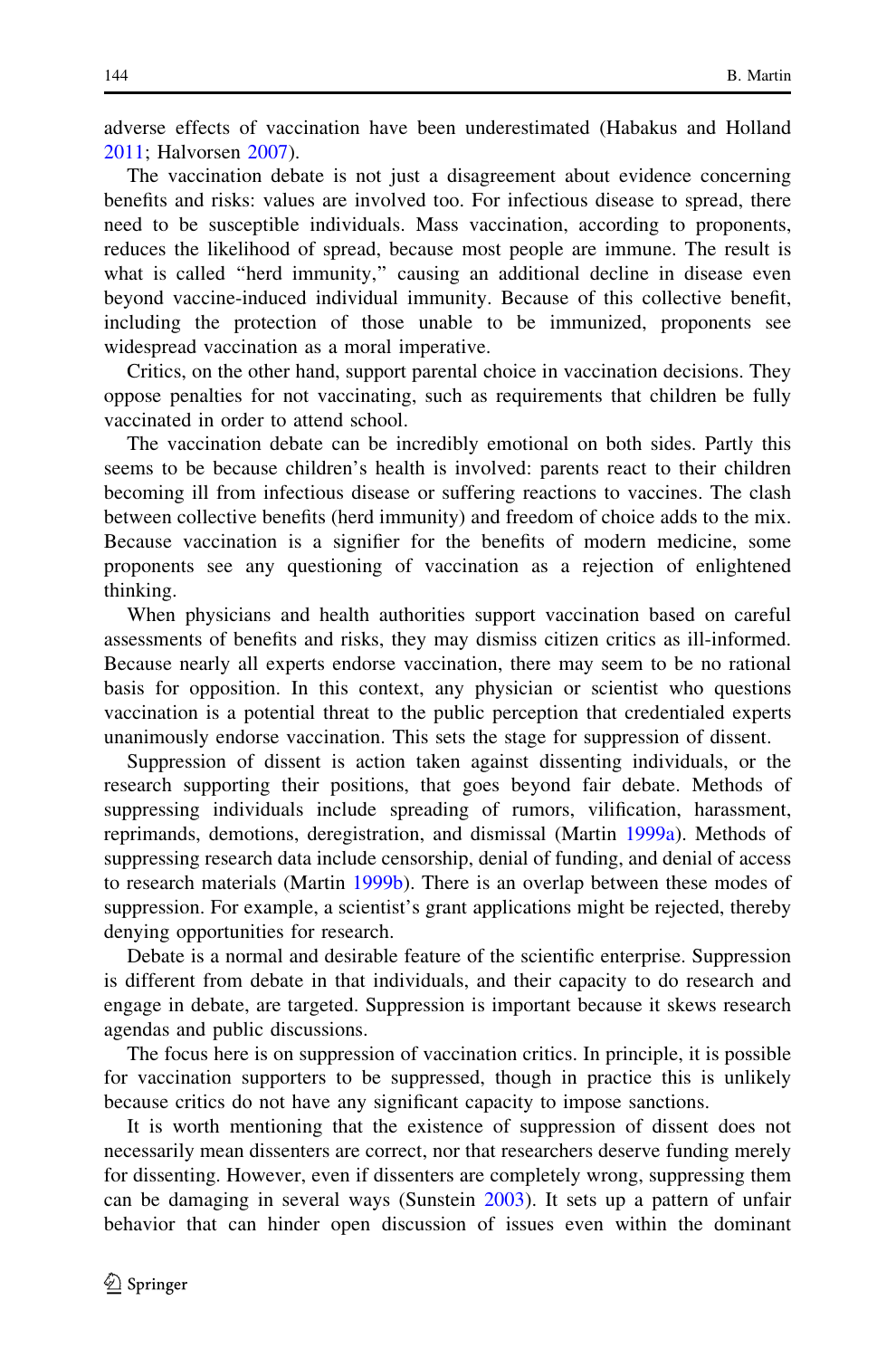viewpoint. It discourages supporters from thinking for themselves about the evidence and arguments, because they encounter contrary views less frequently. Critics can keep advocates honest and alert, with their arguments well formulated. Finally, suppression can aid the cause of critics by making them feel unfairly treated: some observers may wonder why proponents cannot rely on the arguments. When the struggle is open and honest, the outcome will seem more legitimate.

My own involvement in the vaccination debate is primarily as a defender of fair and open debate on contentious issues, given my long-term interest in dissent (Martin [1981;](#page-13-0) Martin et al. [1986\)](#page-13-0). Personally, I do not hold strong views about vaccination.

The next section provides additional background about suppression of dissent, including triggers, methods, patterns, and tests. The following sections outline several cases, falling into three main types: scientists and physicians; a high-profile researcher; and a citizen campaigner. Following this is a comparison of the suppression methods used in the three types of cases. The conclusion spells out the implications of suppression for the vaccination issue.

### Suppression of Dissent

Dissent is a disagreement with or challenge to standard views. Historically, the most familiar type is political dissent, especially any questioning of an authoritarian government. Struggles for political freedom have included, as a central feature, struggles for free speech, most famously articulated in the first amendment to the US Constitution.

Free speech remains contested even in countries where it is rhetorically supported and legally protected, with many examples of attacks on those who speak out (Boykoff [2006](#page-12-0); Curry [1988](#page-12-0); Ewing and Gearty [1990;](#page-12-0) Goldstein [1978](#page-13-0); Hamilton and Maddison [2007;](#page-13-0) Jones [2001;](#page-13-0) Soley [2002](#page-14-0)). In many countries, especially those with repressive governments, criticism of the government remains a subversive activity, sometimes met with harsh measures.

Political speech is only one type of dissent. Others include challenges to corporations, professions, churches, and indeed any group with the capacity to influence opinions and exact reprisals.

A major gap in free speech protection is speech within organizations. Employees are seldom granted the same protections as citizens (Barry [2007](#page-12-0); Ewing [1977;](#page-12-0) Kassing [2011](#page-13-0)). Whistleblowers, who are often employees, are often met with reprisals (Alford [2001](#page-12-0); Glazer and Glazer [1989](#page-12-0); Miceli et al. [2008\)](#page-13-0).

Dissent in science can be understood within this wider context. In principle, scientists can speak out, challenging orthodoxy or powerholders. Indeed, within science, being able to question and challenge ideas is widely seen as essential for scientific advance. When governments impose a view about a scientific matter, as in the case of Lysenkoism in the former Soviet Union (Joravsky [1970\)](#page-13-0), this is seen as an outrageous denial of scientific freedom.

In practice, scientific dissent remains risky (Deyo et al. [1997](#page-12-0); Martin [1999a,](#page-13-0) [b;](#page-13-0) Moran [1998;](#page-13-0) Sommer [2001](#page-14-0)). A typical scenario goes like this. A scientist does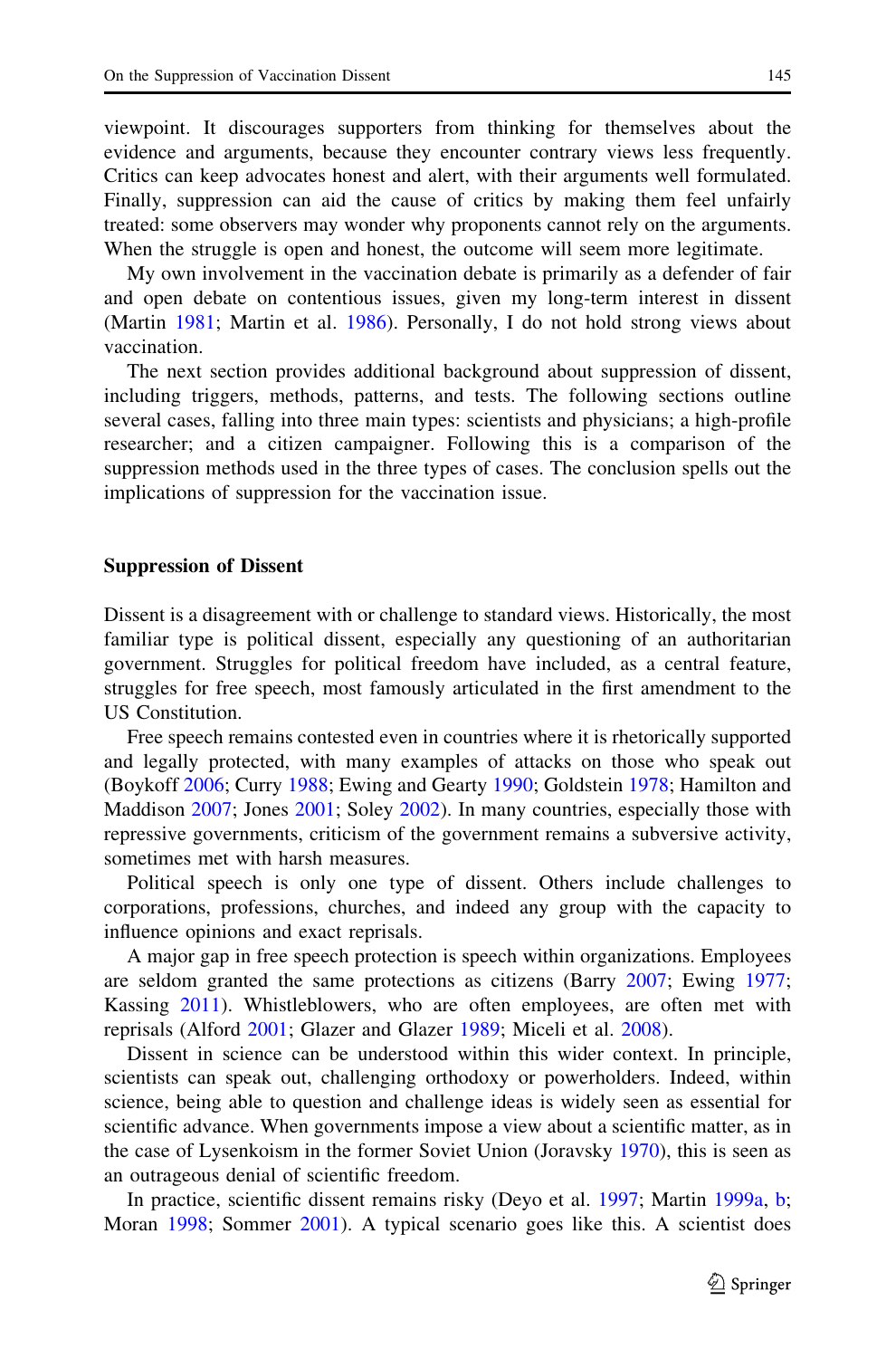research, or speaks out, in a way that threatens a powerful group and, as a result, comes under attack. The form of the attack depends on the circumstances, in particular on the scientist's vulnerabilities and on the resources available to attackers. The scientist's reputation can be harmed by the spreading of rumors, open denunciations, and formal proceedings with attached stigma. The scientist's opportunity to express views can be hindered by direct censorship (such as refusing permission to give talks or make public comments) and by rejecting articles. The scientist's opportunity to do research can be hindered by refusing access to data or research facilities, and by rejecting research grant applications. Finally, a scientist's livelihood can be threatened by dismissal.

The four areas of reputation, speech, research, and employment often interact. For example, a formal investigation into a scientist's alleged misdemeanors serves to harm the scientist's reputation and, by requiring large amounts of time and effort to defend, limits the scientist's opportunity to do research.

It is reasonable to ask, how can anyone know whether suppression of dissent is involved? After all, many of the actions involved, such as rejecting articles, rejecting grant applications, and dismissal, can be taken for quite legitimate reasons. The rumors might well be true, and public denunciations warranted. A scientist subject to such adverse actions might just be a poor researcher or, even worse, a cheat.

To determine whether actions are taken for legitimate reasons or can be characterized as suppression of dissent, there is ultimately no substitute for a detailed analysis of claims and actions. This can be a major undertaking, because many cases involve incredible detail, with claims and counter-claims and a complex set of circumstances (e.g., Delborne [2008](#page-12-0)). However, there are a few convenient tests that can be used to make a preliminary judgment (Martin [2013\)](#page-13-0). In the following, for convenience I refer to a scientist; the same sorts of processes apply to physicians and others with specialist training and credentials.

First is the timing of actions. If a scientist speaks out and shortly afterwards is subject to adverse actions, this increases the chance that the adverse actions were reprisals. Reprisals against whistleblowers often display this timing correlation.

Second is the question of who receives criticism and complaints. When criticisms are made directly to a scientist, this usually can be understood as part of a process of dialogue and debate. When complaints are initially made to a scientist's boss, a government agency, or professional association, this often indicates an attempt to suppress dissent, aside from those situations in which mandatory reporting procedures are applicable.

Third is the double standard test. The scientist who is the target of adverse actions can be compared to other scientists who are not, in terms of publications, reputation, rank, seniority, and prior work evaluations. If the targeted scientist is equal to or superior to others in terms of performance, this raises suspicion that suppression is involved.

Fourth is the relationship to vested interests. If the scientist's research or public statements are threatening to a government, powerful corporation, profession or dominant orthodoxy, this is a plausible reason for suppression to occur.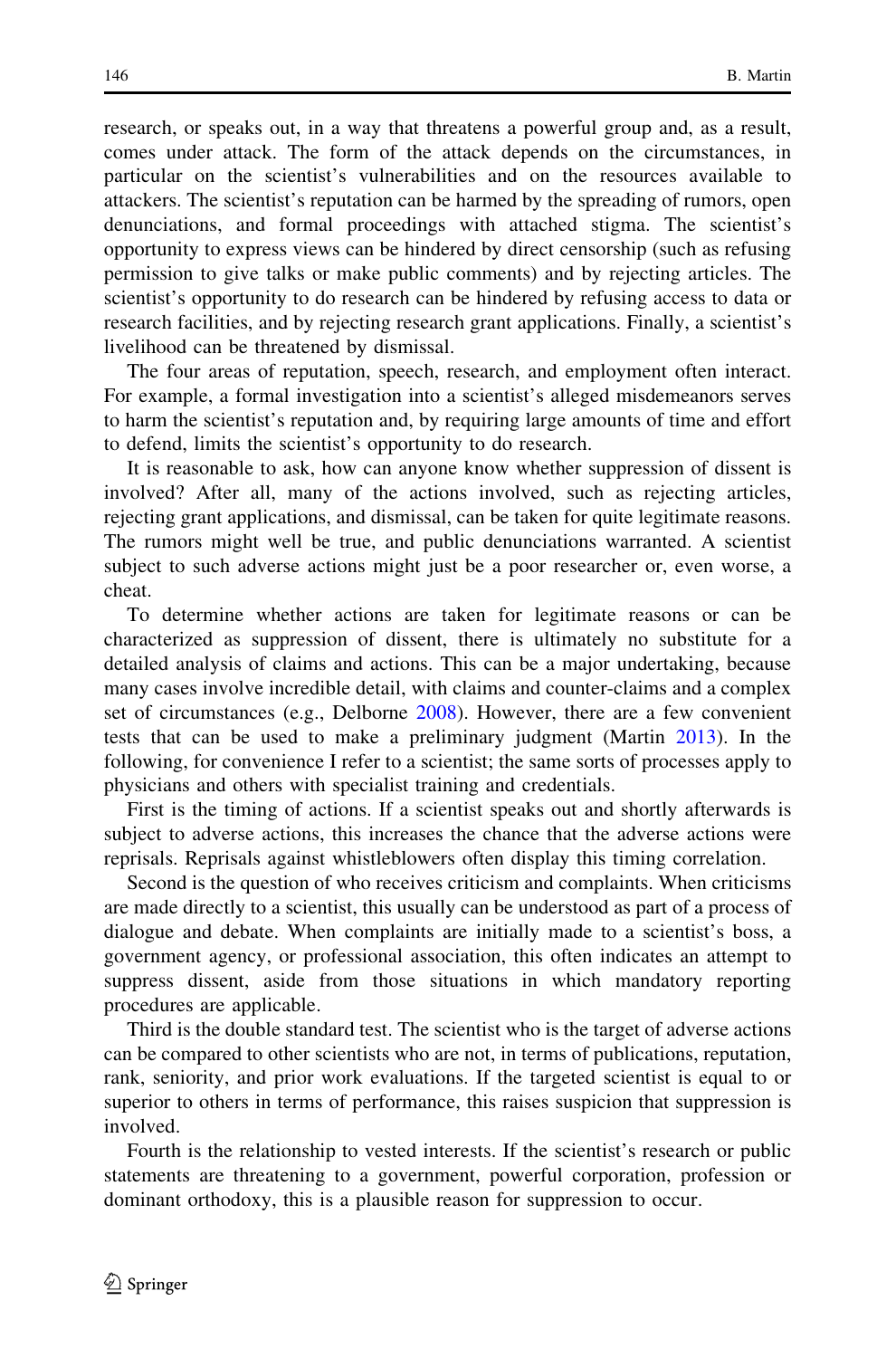Fifth is a pattern of similar adverse actions. In some fields, there are many examples of critics who experienced adverse actions. For example, quite a number of scientists who are critics of nuclear power, pesticides, and fluoridation have been targets of attack (Martin [1999a](#page-13-0)).

When several of these criteria are satisfied, this is a strong indication that suppression could be involved. Consider a scientist who speaks out critically about an issue and threatens a group with vested interests. Shortly afterwards, the scientist is denounced for poor work, whereas colleagues of lesser standing are left untouched. This combination of events provides strong prima facie evidence that suppression is involved.

Note that the analysis of suppression is largely independent of an assessment of the scientific validity of the claims made. The index of suppression is whether norms of fair treatment are followed, including for assessing publications, allowing free speech and allowing investigation of unfashionable topics. It is quite possible for a researcher to be completely wrong scientifically and yet be suppressed; likewise, it is quite possible for a researcher to be vindicated scientifically and yet to have been the recipient of favoritism in violation of norms of fairness. A classic case is the response to the astronomical and geological theories of Immanuel Velikovsky when first publicized in the 1950s: mainstream scientists, in rejecting Velikovsky's ideas, violated norms of fair play, for example in condemning Velikovsky by appealing to their own authority as scientists rather than examining the evidence, and by seeking to censor publication (de Grazia [1966\)](#page-12-0). Nearly all scientists believe Velikovsky was wrong, but aspects of his treatment can still be classified as suppression.

The consequences of suppression can be severe: harm to reputation, hindrance of research, and even destruction of a career. Although the individual who is targeted suffers the most, the wider impact can be greater. Suppression of dissent can send a powerful signal to other scientists that it is risky to do research or speak out on certain topics. This chilling effect on research and speech can lead to entire research areas being neglected or distorted. Suppression thus operates as a tool in struggles over research agendas.

#### Suppression Cases

Here, several cases are described that seem to fit the criteria for suppression of dissent. The accounts here are brief and intended only to introduce material relevant to the possibility of suppression being involved, not to provide comprehensive treatments. Further information about the cases, from different perspectives, can be found in the references cited, and additional references cited in them. The accounts here do not address the validity of the dissent; rather, they invoke the tests, outlined in the previous section, for making a preliminary judgment.

First are two cases, involving a researcher and a physician, that are typical of suppression cases in other fields. Next is a high-profile case involving a researcher. The final case involves a citizen critic of vaccination.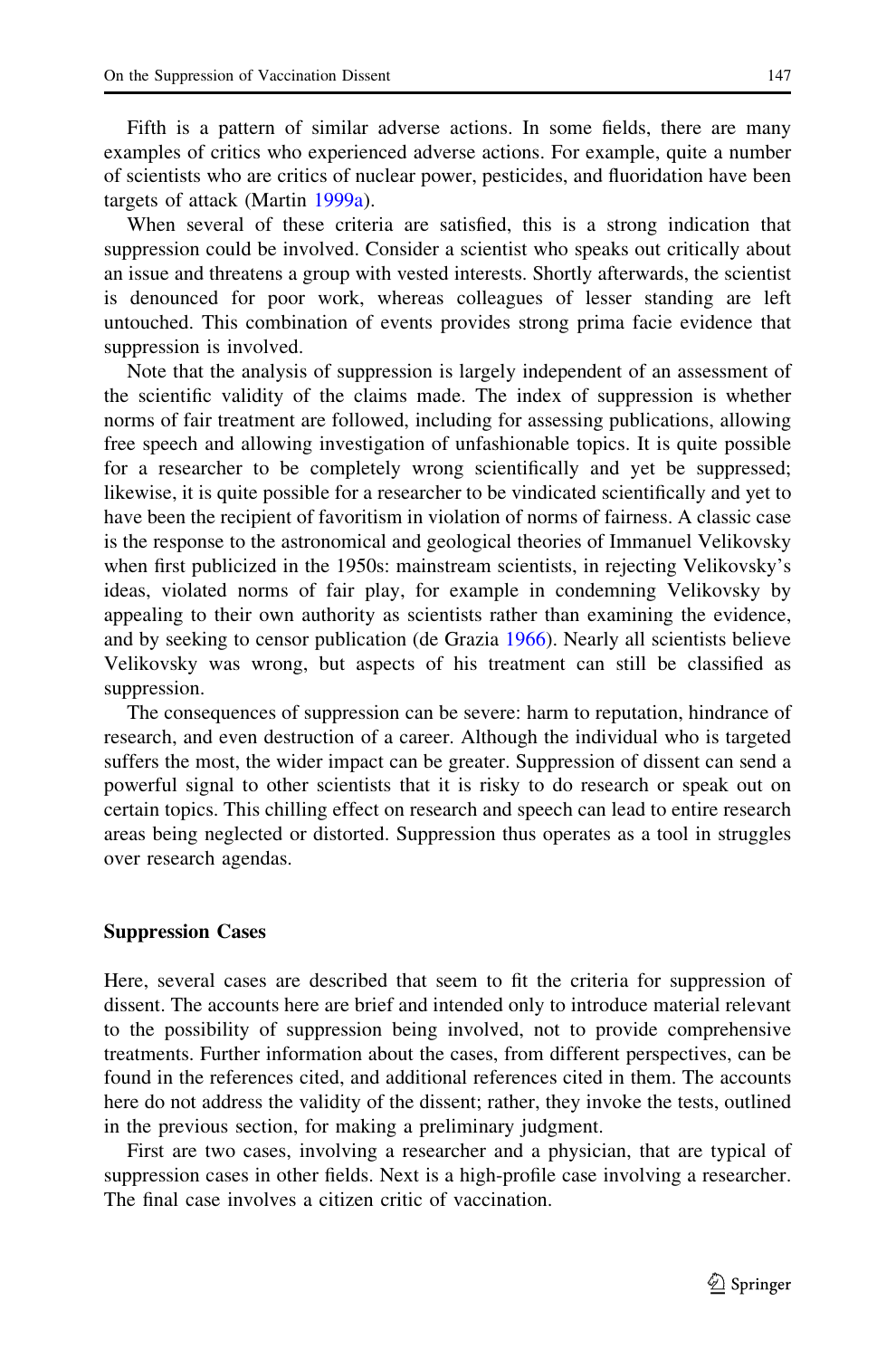### A Researcher and a Physician

From 1995 to 2002, Gary Goldman served as the research/epidemiology analyst on a project studying chickenpox funded by the Centers for Disease Control and Prevention (CDC). The project was run in cooperation with the Los Angeles County Department of Health Services (LACDHS). Goldman discovered an increase in shingles among *unvaccinated children and adults and hypothesized that this was* associated with the universal varicella (chickenpox) vaccination program, with the idea that prior to widespread vaccinations, most people through interpersonal interactions were repeatedly exposed to varicella, thereby preventing shingles. Apparently because the co-principal investigators on the project wanted to protect the varicella vaccination program, Goldman's collaboration with a CDC modeler was terminated and Goldman was instructed not to continue his investigations into the incidence of shingles.

When Goldman sent copies of papers to his superiors, he received no feedback for months, even years; in contrast, their own paper, not challenging vaccination orthodoxy, was reviewed within a day. Goldman was formally required to have all his e-mails pre-screened by his superiors. He asked to interview ten shingles patients to gain extra information; his request was not answered. He resigned in 2002, feeling he did not have proper support to undertake objective research.

After Goldman independently submitted papers to peer-reviewed journals and contacted the CDC about appropriate co-authorship credits, he received a letter from the Los Angeles County Legal Department to ''cease and desist'' publication in a medical journal. This letter was initiated by Dr Laurene Mascola, head of the Acute Communicable Disease Control Unit of LACDHS. Goldman's lawyer said this order had no legal merit and that if it was pursued, he would file a legal action under state and federal false claims acts. The LA County Legal Department did not follow up with any action. Goldman's opponents also contacted editors to try to prevent or postpone publication of his papers (Goldman and King [2013](#page-13-0); Orrin [2010\)](#page-13-0). Goldman's claims about varicella have been challenged in print (Myers [2013\)](#page-13-0) but not his claims about his treatment.

Jayne Donegan, a British general practitioner, was initially supportive of vaccination. Years into her practice, she had doubts and undertook a comprehensive study drawing on the medical literature. She later agreed to testify on behalf of two mothers who opposed vaccinating their children: the children's absent fathers had gone to court to mandate vaccinations. The General Medical Council, hearing comments about the case in the mass media, accused Donegan of professional misconduct. More than two years later, in 2006, the GMC produced its charges that Donegan had misrepresented the scientific evidence she had quoted in the court case (Dyer [2006\)](#page-12-0). The GMC lost the case and Donegan was completely exonerated (Dyer [2007;](#page-12-0) GMC [2007](#page-13-0)). However, the bringing of charges stigmatized her, and the necessity to prepare lengthy rebuttals to the GMC's chosen experts took an enormous amount of time and effort. Donegan was only able to afford to contest the GMC's charges because of Medical Indemnity Insurance, which covered the more than  $£100,000$  cost of legal fees, but not the considerable costs of accommodation and lost income. In the conclusion of Donegan's account of the experience, she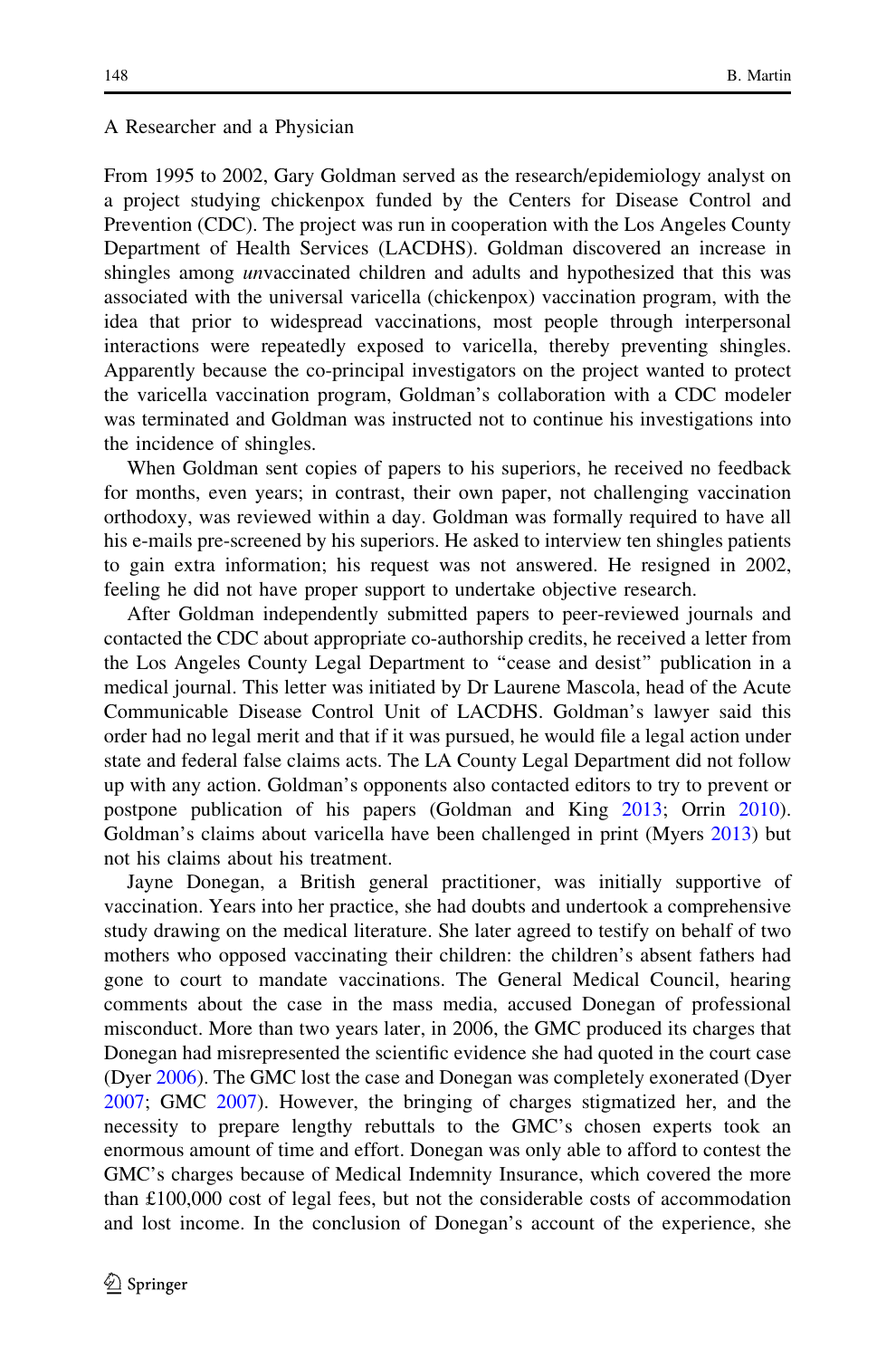states, ''Pleased as I am with the successful conclusion of my hearing, it has taken an inevitable and heavy toll on my children, our family and my professional life'' (Donegan [2008\)](#page-12-0).

### A High-Profile Researcher

Andrew Wakefield was a gastroenterologist at Royal Free Hospital in Britain. He was lead author in a study of 12 children who developed gastrointestinal symptoms linked to regressive autism. The paper, published in 1998 in the prestigious medical journal The Lancet, was a case review study: it presented evidence suggestive of a new disease syndrome, with a possible but unproven link to the MMR (measles, mumps and rubella) triple vaccine (Wakefield et al. [1998](#page-14-0)).

On publication, and with the approval of the hospital administration, Wakefield took part in a press conference. Wakefield suggested it might be safer for the measles vaccine to be taken separately—he did not argue against vaccination—and many parents opted for single vaccines. Six months later, the British government withdrew the availability of single measles, mumps and rubella vaccines on the National Health Service, and vaccination rates declined.

The *Lancet* study became a major media event, with the possible link between MMR and autism turned into a giant scare. Much of the blame for the decline in vaccination rates was attributed to Wakefield; Goldacre ([2009:](#page-13-0) 290–331) instead blames the media.

Journalist Brian Deer [\(2004](#page-12-0)) made allegations about Wakefield, leading to a lengthy case before the General Medical Council (GMC), which found Wakefield guilty of dishonesty and abuse of children who were subjects in the research, and stripped him of his license to practice medicine (GMC [2010\)](#page-13-0). The Lancet then retracted the paper as flawed, a rare event in scientific publishing. Wakefield left the country and started a new career in the US. Later, Deer [\(2011](#page-12-0)) made new allegations against Wakefield. John Walker-Smith, a co-author with Wakefield of the paper in The Lancet, who was found guilty by the GMC along with Wakefield, was later cleared in a court action.

Critics of Wakefield say the sanctions taken against him and his work were justified by the seriousness of his transgressions. Wakefield [\(2010](#page-14-0)) contests the claims made by Deer, the General Medical Council, and others. The issues in the Wakefield saga have been analyzed at great length, and it is impossible to do justice to all the arguments in a short account. The modest aim here is determine whether the treatment of Wakefield fits into the category of suppression of dissent. The key criterion used here is the double standard test: have others guilty of transgressions similar to those alleged of Wakefield been treated in a similar way?

There is evidence of extensive bias in biomedical research, including undeclared conflicts of interest, withholding evidence, manipulating statistics, using bioactive placebos, ghostwriting, and much else (Abraham [1995](#page-12-0); Angell [2005;](#page-12-0) Braithwaite [1984;](#page-12-0) Goldacre [2012](#page-13-0); Kassirer [2005;](#page-13-0) Krimsky [2003](#page-13-0); Smyth et al. [2010;](#page-14-0) Stamatakis et al. [2013\)](#page-14-0). These serious violations of research ethics seldom result in any penalties for the violators, much less the sort of banner treatment suffered by Wakefield. Plagiarism by students, for example, is treated as a serious violation;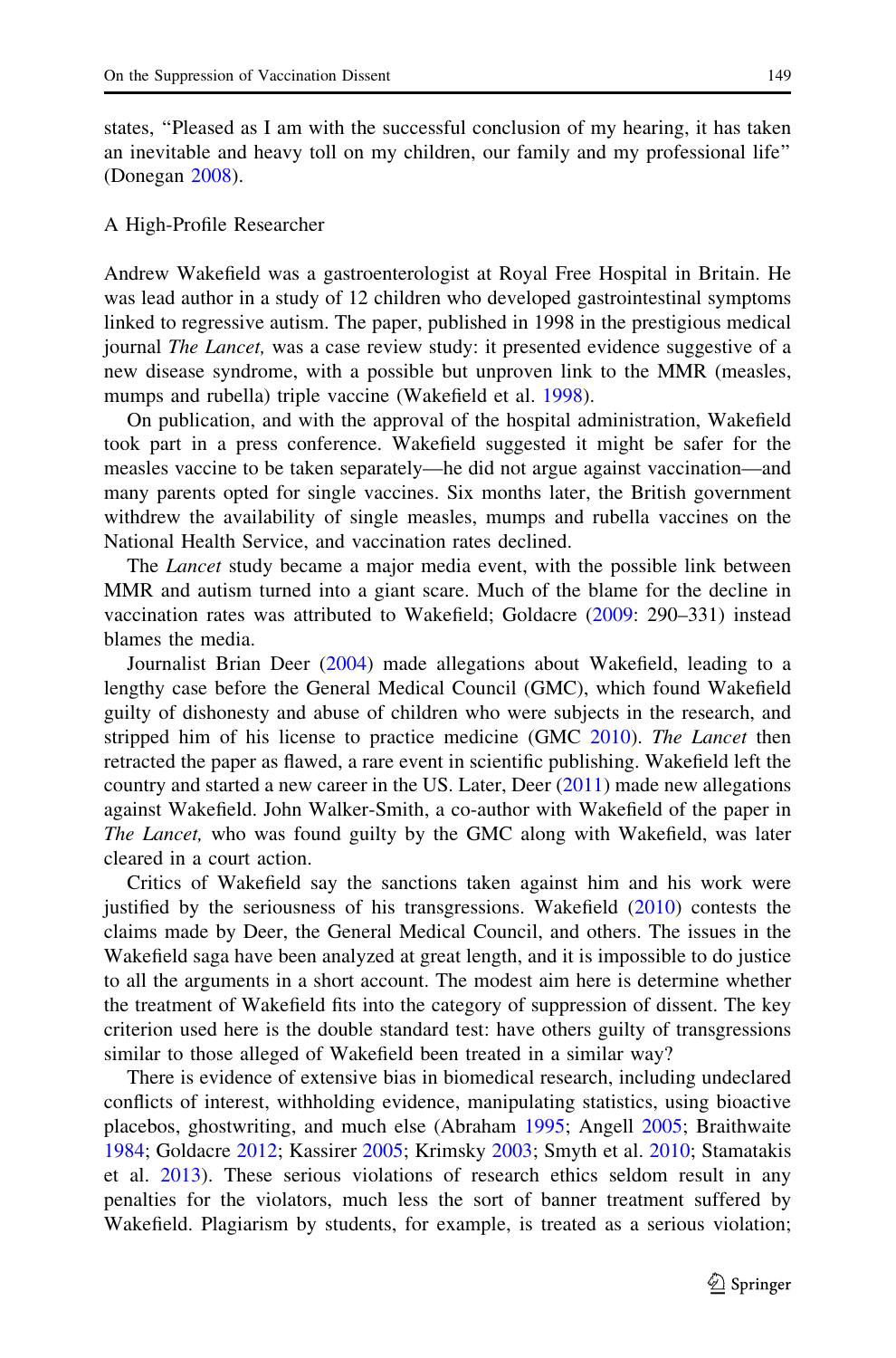ghostwriting is a form of plagiarism, but is seldom penalized: ''… to the best of my knowledge, no academic anywhere in the world has ever been punished for putting their name on a ghostwritten academic paper'' (Goldacre [2012:](#page-13-0) 298).

Thus, even if Wakefield is guilty as charged, his treatment might be considered excessive by the norms in the field. If he is not guilty, as he argues (Wakefield [2010\)](#page-14-0), then his treatment is even more obviously excessive. The key difference between Wakefield and others in the field is that the others are working for or funded by pharmaceutical companies and/or not challenging biomedical orthodoxy.

Some critics of Wakefield refer to the further claims by Brian Deer ([2011\)](#page-12-0) of fraud in clinical practice. There is a double standard here in the level of scrutiny to which Wakefield has been subjected. Few other scientists have had their research put through such an intense interrogation. Given the prevalence of bias and poorquality research in biomedicine, it is quite possible that others subject to the same level of scrutiny would come up wanting.

Unlike most of his peers, Wakefield has been subject to a degradation ceremony, a ritualistic denunciation casting him out of the company of honest researchers (Thérèse and Martin [2010\)](#page-14-0). By degrading Wakefield's reputation, vaccination is symbolically vindicated and the credibility of any criticism undermined. Supporters of vaccination have repeatedly used the example of Wakefield to suggest that criticism of vaccination is misguided (e.g., Grant [2011:](#page-13-0) 105–124; Offit [2010\)](#page-13-0). The logic of using Wakefield's ignominy as an argument in defense of vaccination is not replicated in the case of a single biomedical scientist who supports standard views. Considering that bias and conflict of interest are endemic to pharmaceuticalcompany-sponsored research, it is striking that no supporter of orthodoxy concludes that this discredits support for pharmaceutical drugs generally. (Some critics draw this conclusion.)

Wakefield's extended degradation ceremony has served as a warning to others not to follow in his footsteps. In contrast, no pharmaceutical company scientist has been subject to an equivalent investigation and denunciation. There seems to be relatively little career risk in accepting corporate funding and participating in biased research, undeclared conflicts of interest, or ghostwriting. The public signal then is to avoid challenging orthodoxy.

This assessment of the Wakefield saga has had a limited objective: to determine whether he has been dealt with in the same way as other scientists with similar records but who have not challenged orthodox views on vaccination. If the case presented by Wakefield and his supporters (CryShame [2014;](#page-12-0) Wakefield [2010;](#page-14-0) Walker [2012](#page-14-0)) is accepted, then suppression of dissent definitely has been involved. If, on the other hand, the case presented by Wakefield's critics (Deer [2011](#page-12-0); GMC [2010\)](#page-13-0) is accepted, it is not feasible to make an informed assessment about suppression on present evidence: because the scrutiny of Wakefield has few comparators, it is not possible to do a simple double-standard comparison.

This assessment does not address the question of whether Wakefield's research was valid or whether he violated medical ethics by not declaring a conflict of interest, much less whether his views about the measles vaccine are valid. Wakefield may have been suppressed, or he may have been treated fairly in light of his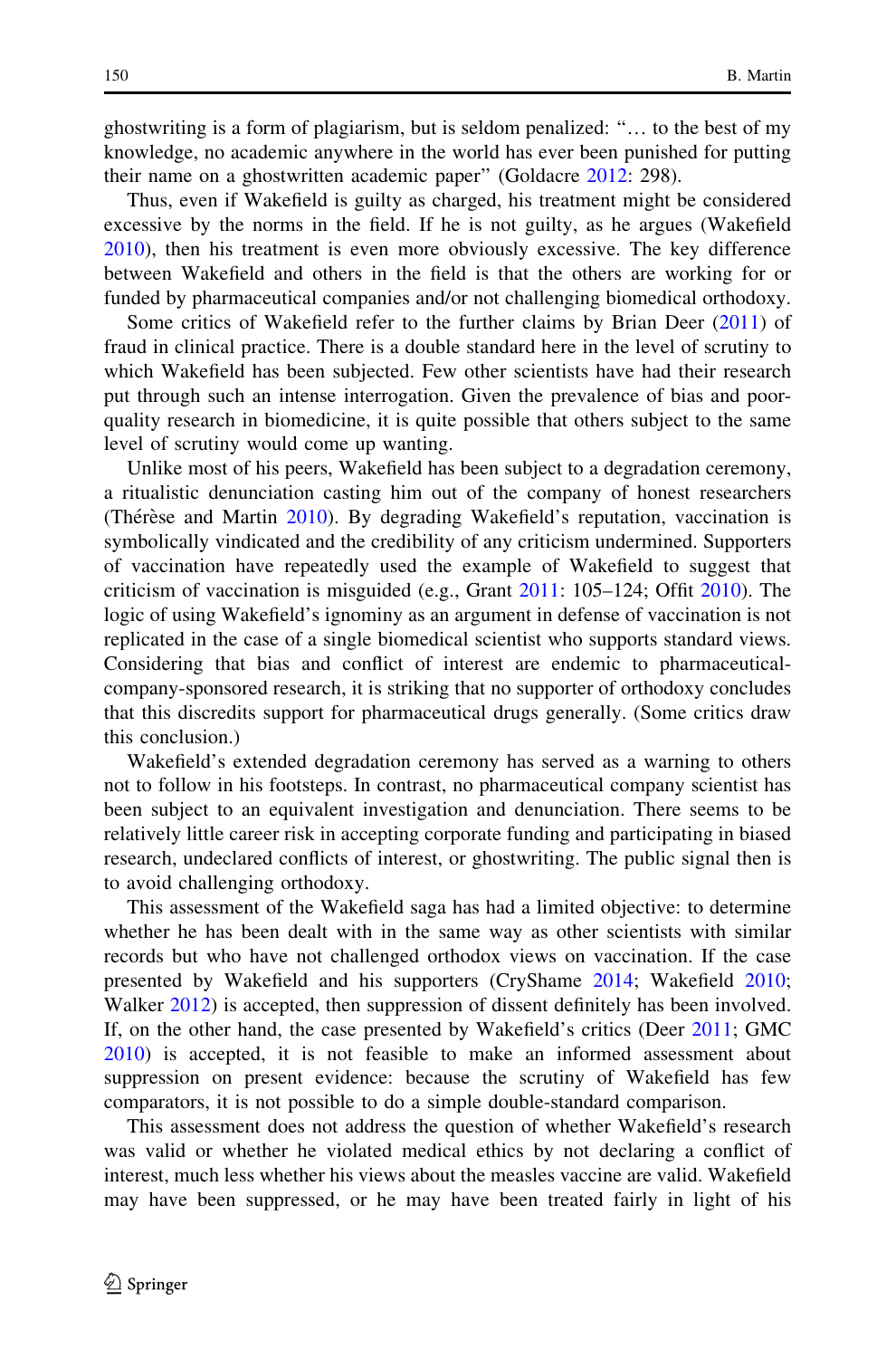transgressions, but it is difficult to say for sure given that none of his orthodox peers have had their work investigated to the same level.

## A Citizen Campaigner

Meryl Dorey is an Australian campaigner critical of government vaccination policy. After her son suffered adverse reactions to vaccines, in 1994 she set up a citizens' group, the Australian Vaccination Network (AVN), which presented the negative aspects of vaccination and argued for parental choice in vaccination choices for their children. The AVN is similar to other vaccine-critical groups in various countries (Hobson-West [2007\)](#page-13-0).

Although Dorey lacks any training or credentials relevant to the vaccination issue, through years of personal study she became a formidable commentator and debater. This was significant in the Australian context, because there has been only one Australian scientist or physician—namely, scientist Dr Viera Scheibner—who has been an outspoken critic of vaccination (Scheibner [1993\)](#page-14-0). Dorey, through her strenuous efforts, became the highest profile figure able to muster facts and figures critical of vaccination.

In 2009, a group called Stop the Australian Vaccination Network (SAVN) was set up with the stated aim of shutting down the AVN. SAVN's main presence was a Facebook page with thousands of friends. Those linked to SAVN—called here SAVNers—included some physicians, nurses, and other professionals, but there were no apparent links to professional organizations, such as the Australian Medical Association.

SAVNers and others used various techniques to attack the AVN. Dorey was singled out as a key target (AVN [2014;](#page-12-0) Martin [2011,](#page-13-0) [2012a;](#page-13-0) SAVN [2014](#page-14-0)).

- SAVN made unsupported claims that the AVN believed in a global conspiracy to implant mind-control chips via vaccination.
- SAVNers made abusive comments about Dorey and vaccine critics, and created derogatory images.
- SAVNers made dozens of complaints about the AVN to government agencies, serving as a form of harassment on those occasions when the AVN had to respond.
- When Dorey was scheduled to give a talk, SAVNers wrote to the venues criticizing her and seeking to prevent her speaking.
- After Dorey was interviewed or reported in the media, SAVNers complained to the media companies, seeking to discourage them from giving her any visibility.
- When Dorey commented on blogs of other vaccine-critical groups, SAVNers joined the blogs and disrupted the conversations through hostile comments about Dorey and the beliefs of the bloggers.
- Another group, Vaccine Information and Awareness Society, posted a "Hall of Shame'' with names and addresses of critics of vaccination and of individuals and businesses who had advertised in the AVN's magazine Living Wisdom, opening them to harassment.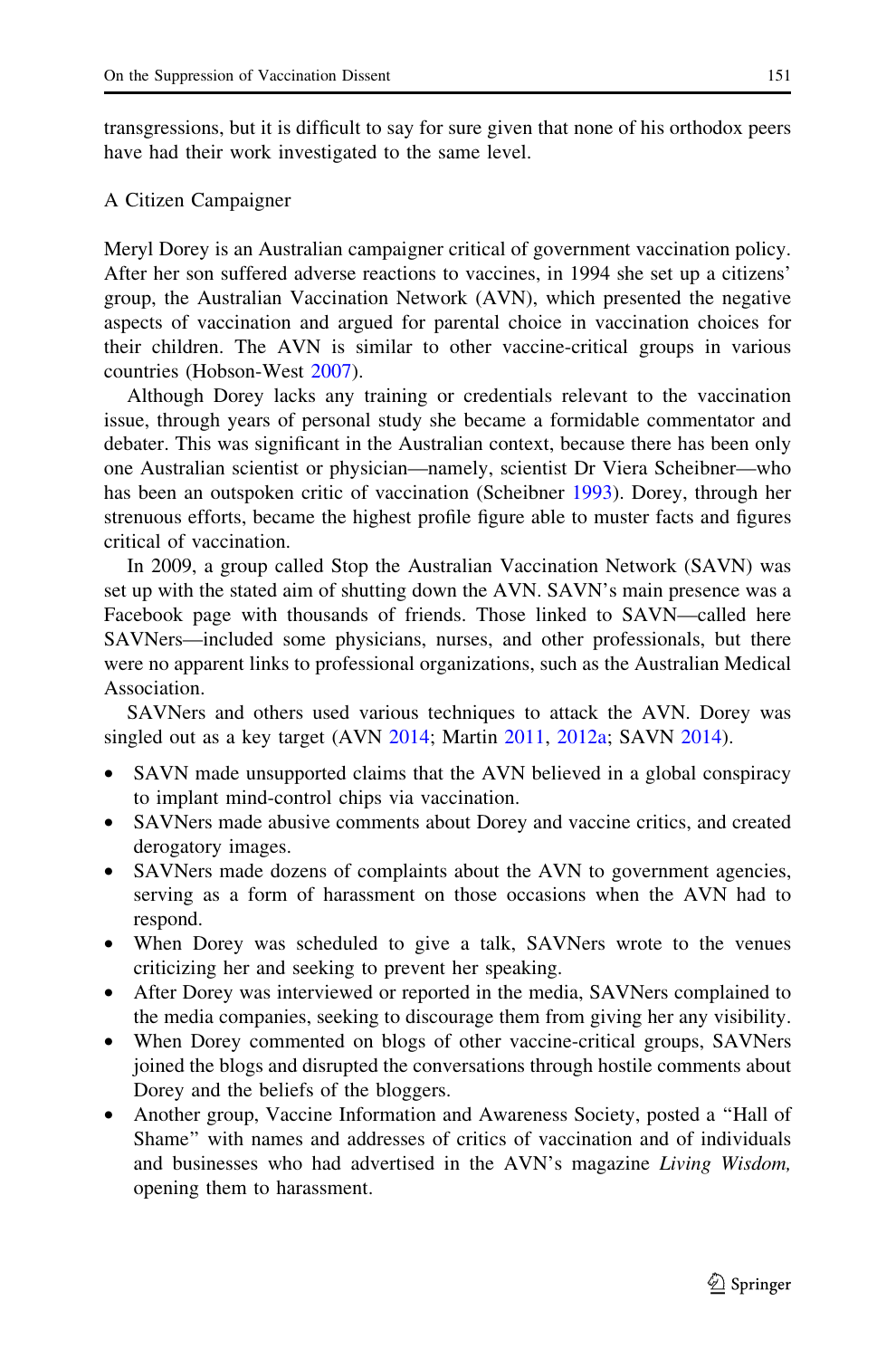- Anonymous individuals sent pornographic images to Dorey and others in the AVN.
- Anonymous individuals made threatening calls to Dorey's phone. Two such calls were recorded and traced to the home of a founder of SAVN.

# **Discussion**

Each of the individuals discussed here was critical, to some degree, of vaccination orthodoxy, and each was subject to adverse actions. The question, in each case, is whether the adverse actions were linked to their dissent on vaccination.

Their antagonists, in every instance, justified their actions by the shortcomings of the individual. What is distinctive is they never use the double standard test: in no case have the vaccine critic's performance and behavior been carefully compared to others who are pro-vaccination. Adverse actions are always justified on a case-bycase basis, with the standards essentially created for the occasion.

The analysis here is preliminary. Each of these cases could be investigated in more detail, and other cases examined. However, even with this limited data set, it seems plausible to conclude that a key factor in the actions taken against these individuals was their criticism of vaccination. Additional support for this conclusion comes from the pattern in this area.

The best counter-evidence to this conclusion would be a set of examples in which individuals supportive of vaccination suffered reprisals. Many more cases would be needed to provide convincing counter-evidence, given that there are many more supporters than critics of vaccination, especially among scientists and physicians.

One argument for the actions against critics is that it is not credible to criticize vaccination. Sometimes the label ''anti-vaccination'' is used, though seldom defined. For supporters of the orthodoxy, it seems that anyone who criticizes the orthodoxy in any way is labeled ''anti-vaccination,'' though many of the critics have concerns only about some vaccines or about vaccination schedules. Sometimes the label "anti-science" is applied to critics, implying that there can be no legitimate scientific concerns about vaccination.

Although the number of cases is small, they can be used to illustrate the different sorts of vulnerabilities of individuals in different situations. It is useful to consider the four key areas of reputations, speech, research opportunities, and employment.

# Reputation

In all cases, the individual's credibility was a key target for attack. Credibility can be damaged in several ways. The most direct is through derogatory comments, for example through abusive blogs or hostile media stories. However, probably more important is the reputation damage caused by official actions, such as deregistration hearings and adverse findings, such as *The Lancet*'s retraction of Wakefield's paper and the public warning about the Australian Vaccination Network issued by the Health Care Complaints Commission (HCCC). Official bodies are seen by many in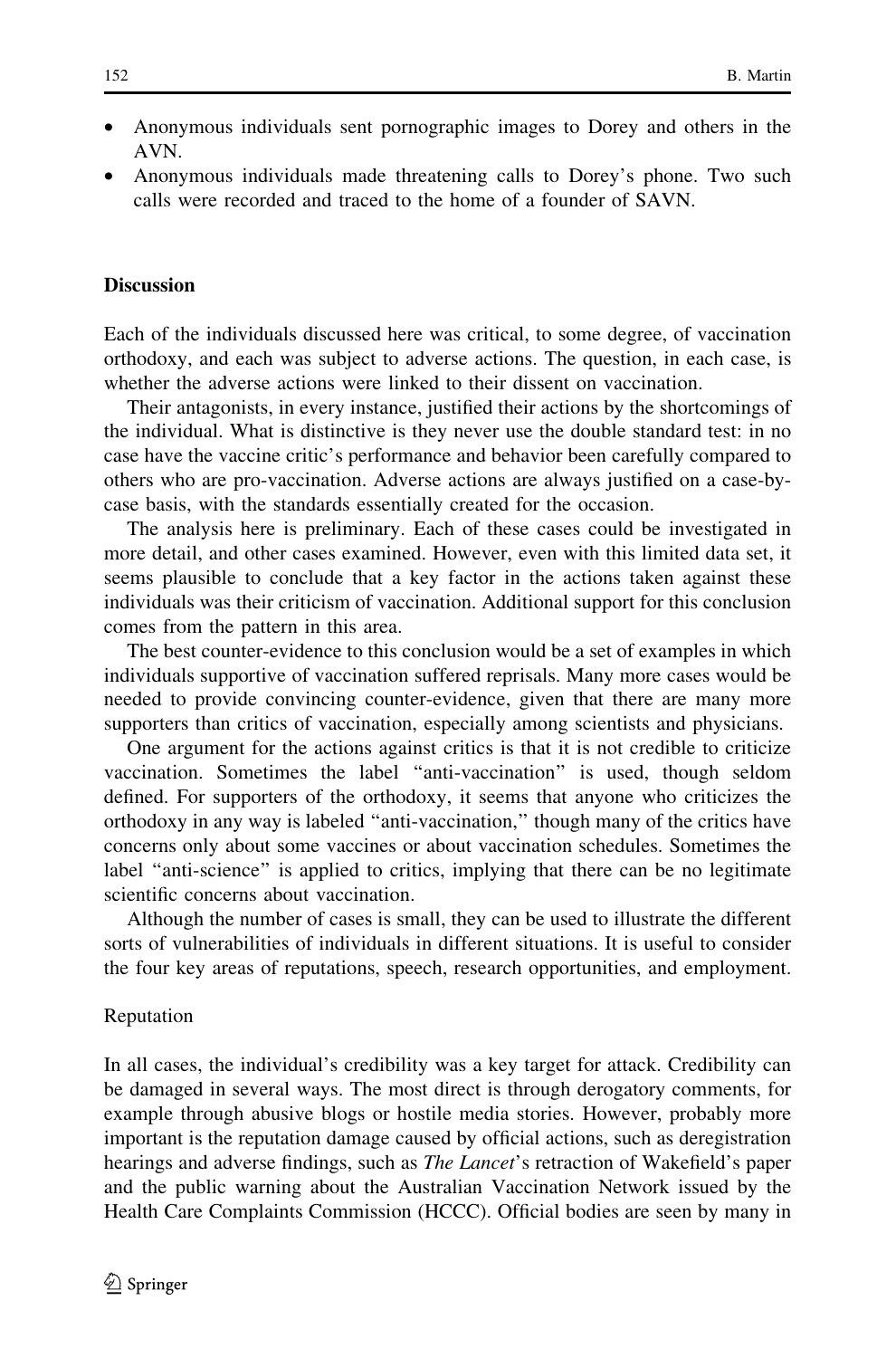the public as being fair-minded, namely as dispensing justice, even when they are running an agenda, so when they take action it can be highly damaging to reputations. This is true even when the actions are later exposed as invalid, as was the HCCC's legal authority to issue a warning about the AVN. The impact of official actions is augmented by the efforts of pro-vaccination campaigners, who repeatedly highlight the official actions, and by journalists, who treat the statements of official bodies as newsworthy.

## Speech

Communication opportunities include publication of scientific articles, papers given at scientific conferences, interviews in the mass media, and public talks. Different forums offer differing levels of credibility and different sorts of audiences. Attempts were made to prevent Goldman from submitting scientific papers and having them published. This sort of censorship was aimed at limiting his access to a highly credible forum, namely the scientific literature. In contrast, a citizen campaigner like Dorey seeks primarily to address wider audiences. Attempts were made to block her access to speaking venues and to news media.

## Research Opportunities

For scientists, doing research may require laboratory facilities, access to research subjects, and funding to hire staff and pay for materials. Withdrawing or preventing research opportunities is a means for suppressing dissent. For example, Goldman was not given permission to interview parents about shingles, thereby blocking his capacity to deepen his studies. Research opportunities are less relevant to those not undertaking research, such as physicians and citizen campaigners.

## Employment

Having a job provides income and sometimes may offer professional opportunities and enhance one's reputation. The threat of losing one's job or even one's career can be enough to discourage dissent. Scientists and physicians alike are vulnerable to threats to their employment. Deregistration can serve to bar a physician from their career, at least without making a huge upheaval. Donegan was threatened with deregistration; Wakefield was deregistered and left Britain to continue his career. In contrast, some citizen campaigners, such as Dorey, are less dependent on career employment. They may need to a job for purposes of income, but are not tied to a particular profession: they can obtain a job in an area unrelated to their dissent.

## Conclusion

The cases described here provide evidence for a pattern—not a conspiracy—of suppression of vaccination dissent. A more comprehensive analysis would look at a larger number of cases and do a more systematic comparison between dissenters and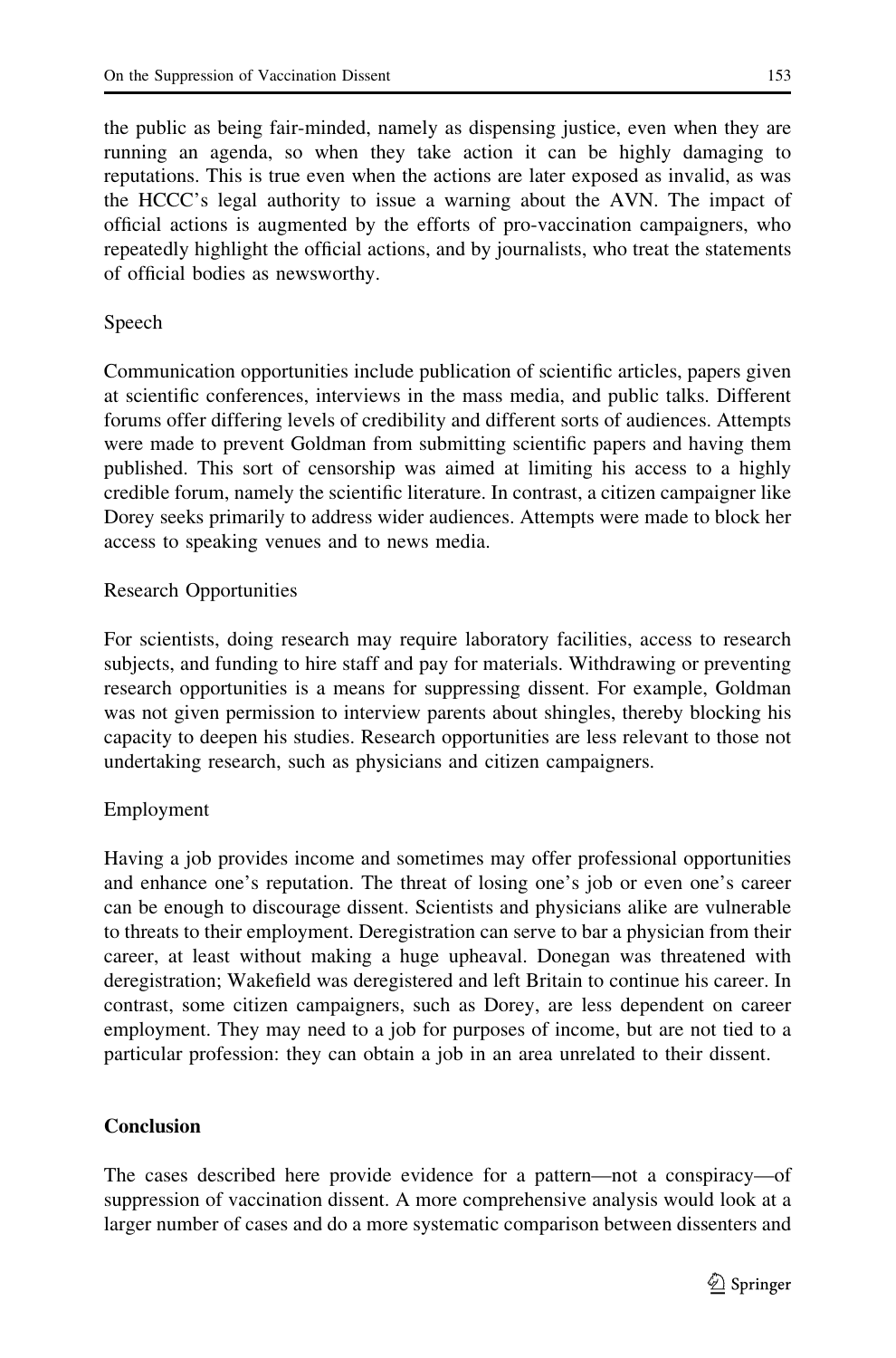non-dissenters. However, even the limited number of cases treated here is enough to suggest that suppression of dissent occurs and to give some preliminary indications of methods used in different circumstances.

It is predictable that attacks on dissent will target the specific vulnerabilities of individual dissenters. Four main areas of potential vulnerability are apparent from the case studies: reputation, speech, research opportunities, and employment. Researchers can be targeted in all four areas, whereas physicians and citizen campaigners do not need to do research. Citizen campaigners are especially difficult to suppress, as suggested by the scale and diversity of the attack on Meryl Dorey and the Australian Vaccination Network.

Researchers are especially significant because of their status as scientists. In an area where health departments, prestigious scientists and physicians all support a position, even a few dissenting scientists can make a huge difference to public perceptions: they change the issue from apparent unanimity into one involving credible debate. This is why, in such circumstances, suppression of dissent is so important. If dissenters can be silenced or discredited, then it seems as if all experts agree. All that remain are citizen activists.

In an arena where citizens are the main critics of orthodoxy, a slightly different process can occur. Citizen campaigners who develop a profile remain a threat to orthodoxy, though not so potent as dissident scientists and physicians. Dorey developed considerable knowledge and skills, and few supporters of vaccination were willing to debate her. By silencing and discrediting her and her organization, visible dissent would be greatly reduced.

The consequences of suppressing dissent can be quite significant. Most obviously, the careers of those targeted can be disrupted or destroyed. Probably more important is the chilling effect: when others see what happens to dissenters, many will become less likely to do anything that risks triggering the same sort of reaction. Most of Wakefield's collaborators signed a retraction of an interpretation of their findings, something unlikely without the storm of protest against the paper. Because of the abuse experienced by Dorey, other members of the committee of the AVN preferred that their identity not be known so they would not be subject to similar treatment.

When researchers are reluctant to undertake studies in particular fields, and governments and corporations do not want to fund studies, the result can be a gap in knowledge: particular topics are understudied, even though resources are available to study them and some people would like them investigated. Such gaps in research due to the influence of vested interests are called ''undone science'' (Frickel et al. [2010;](#page-12-0) Hess [2006](#page-13-0), [2009](#page-13-0)). The primary cause of undone science is the unwillingness of funding organizations to support research in the area, because the findings might be unwelcome. Suppression of dissent operates as a supplementary mechanism to prevent and discourage researchers from studying these topics.

Suppression of dissent, through its chilling effect, can skew public debates, by discouraging participation. In Australia, critics of vaccination have become aware that if they become visible, they are potentially subject to denigration and complaints. Because of the level of personal abuse by pro-vaccinationists, many of those who might take a middle-of-the-road perspective, perhaps being slightly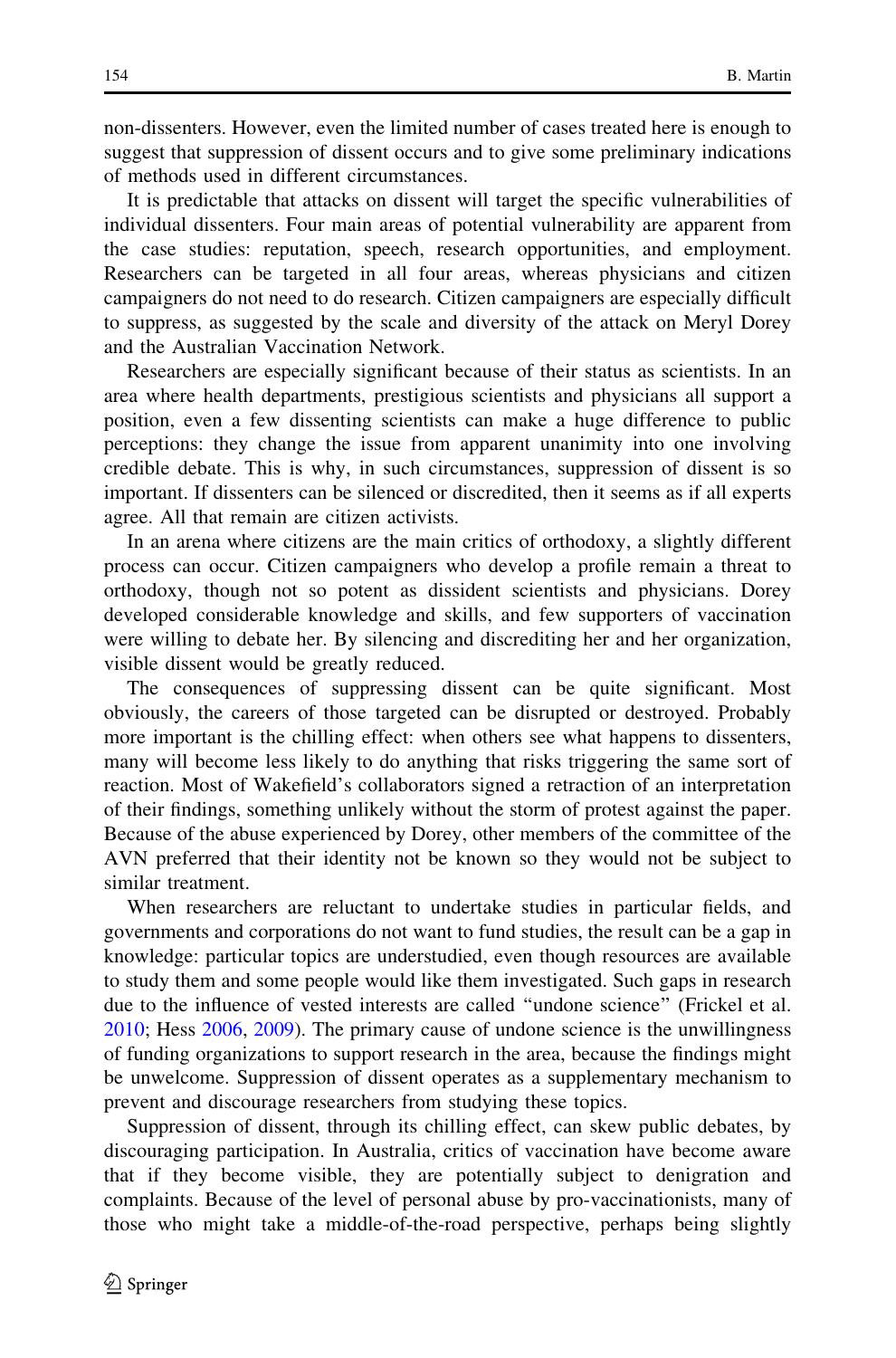<span id="page-12-0"></span>critical of some aspects of vaccine policy, are discouraged from expressing their views. The result is a highly polarized public discourse that is not conducive to the sort of careful deliberation desirable for addressing complex issues.

According to the highest ideals of science, ideas should be judged on their merits, and addressed through mustering evidence and logic. Suppression of dissent is a violation of these ideals. Challenging suppression is part of the struggle to push science towards its own stated principles.

#### References

- Abraham, J. (1995). Science, politics and the pharmaceutical industry: Controversy and bias in drug regulation. London: UCL Press.
- Alford, C. F. (2001). Whistleblowers: Broken lives and organizational failure. Ithaca, NY: Cornell University Press.
- Andre, F. E., Booy, R., Bock, H. L., et al. (2008). Vaccination greatly reduces disease, disability, death and inequity worldwide. Journal of the World Health Organization, 86(2), 140–146.
- Angell, M. (2005). The truth about the drug companies: How they deceive us and what to do about it. New York: Random House.
- AVN (2014). Australian Vaccination Network Inc. [http://avn.org.au/.](http://avn.org.au/) Accessed 1 February 2014.
- Barry, B. (2007). Speechless: The erosion of free expression in the American Workplace. San Francisco: Berrett-Koehler.
- Boykoff, J. (2006). The suppression of dissent: How the state and mass media squelch US American social movements. New York: Routledge.
- Braithwaite, J. (1984). Corporate crime in the pharmaceutical industry. London: Routledge & Kegan Paul.
- Colgrove, J. (2006). State of immunity: The politics of vaccination in twentieth-century America. Berkeley, CA: University of California Press.
- CryShame (2014). GMC hearings. <http://www.cryshame.org/>. Accessed 1 February 2014.
- Curry, R. O. (Ed.). (1988). Freedom at risk: Secrecy, censorship, and repression in the 1980s. Philadelphia: Temple University Press.
- De Grazia, A. (1966). The Velikovsky Affair. London: Sidgwick & Jackson.
- Deer, B. (2004). Revealed: MMR research scandal. Sunday Times, 22 February.
- Deer, B. (2011). Piltdown medicine: the missing link between MMR and autism. BMJ Blogs, 6 January.
- Delborne, J. A. (2008). Transgenes and transgressions: Scientific dissent as heterogeneous practice. Social Studies of Science, 38(4), 509–541.
- Deyo, R. A., Psaty, B. M., Simon, G., Wagner, E. H., & Omenn, G. S. (1997). The messenger under attack—Intimidation of researchers by special-interest groups. New England Journal of Medicine, 336, 1176–1180.
- Donegan, J. (2008). Dr Jayne Donegan: GMC. [http://www.jayne-donegan.co.uk/gmc.](http://www.jayne-donegan.co.uk/gmc) Accessed 1 February 2014.
- Dyer, C. (2006). Doctor who used "junk science" in court faces GMC hearing. The Guardian, 2 October.
- Dyer, O. (2007). GMC clears GP accused of giving court "junk science" on MMR vaccine. BMJ, 335, 416–417.
- Ewing, D. W. (1977). Freedom inside the organization: Bringing civil liberties to the workplace. New York: Dutton.
- Ewing, K. D., & Gearty, C. A. (1990). Freedom under Thatcher: Civil liberties in Modern Britain. Oxford: Clarendon Press.
- Frickel, S., Gibbon, S., Howard, J., Kempner, J., Ottinger, G., & Hess, D. (2010). Undone science: Charting social movement and civil society challenges to research agenda setting. Science, Technology and Human Values, 35(4), 444–473.
- Glazer, M. P., & Glazer, P. M. (1989). The Whistleblowers: Exposing corruption in government and industry. New York: Basic Books.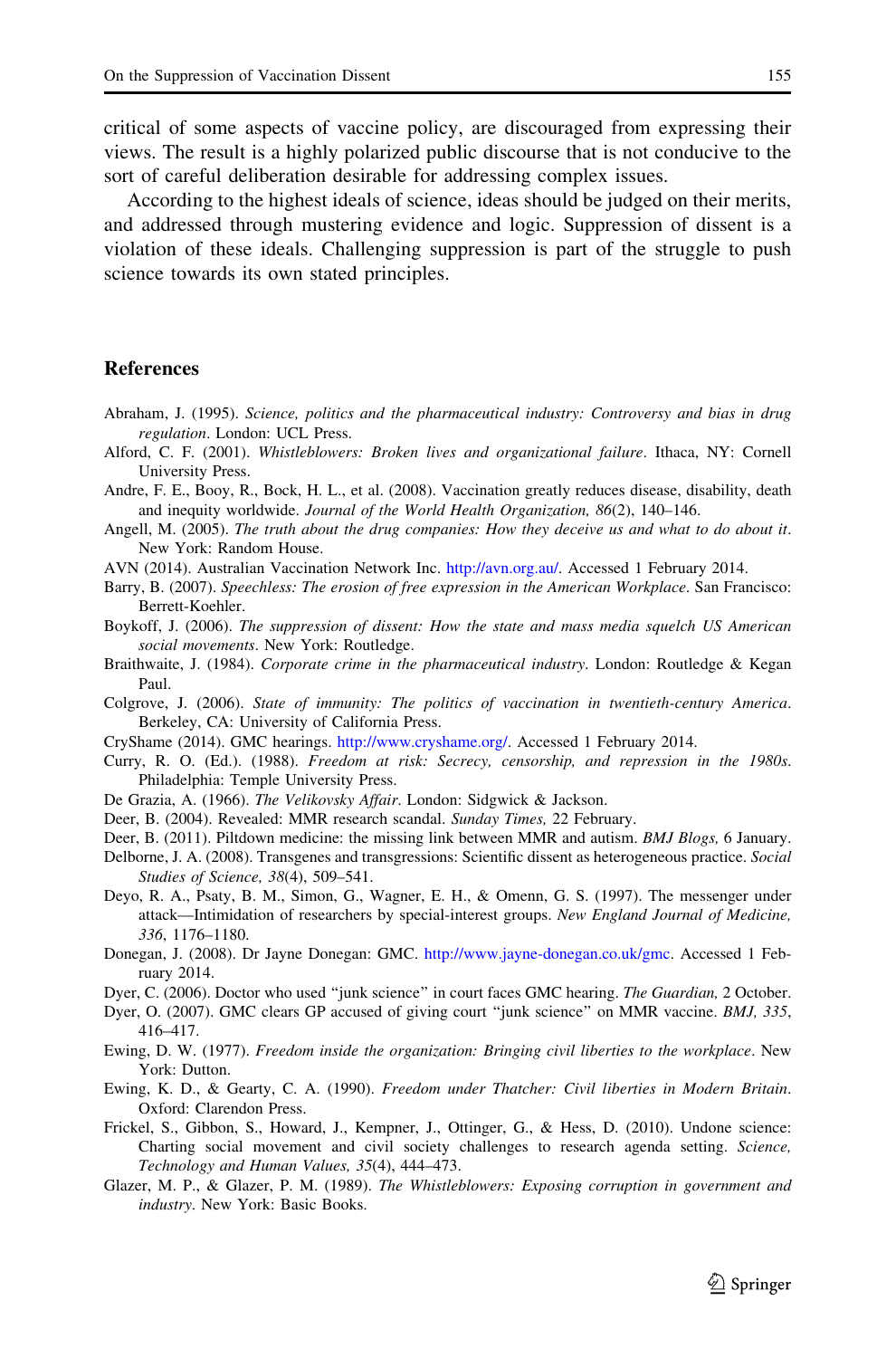- <span id="page-13-0"></span>GMC (2007). General Medical Council Fitness to Practise Panel, 7 to 24 August (Dr Jayne Lavinia Mary Donegan).
- GMC (2010). General Medical Council Fitness to Practise Panel, 28 January (Dr Andrew Jeremy Wakefield; Professor John Angus Walker-Smith; Professor Simon Harry Murch).
- Goldacre, B. (2009). Bad science. London: Fourth Estate.
- Goldacre, B. (2012). Bad pharma: How drug companies mislead doctors and harm patients. London: Fourth Estate.
- Goldman, G. S., & King, P. G. (2013). Review of the United States universal varicella vaccination program: Herpes zoster incidence rates, cost-effectiveness, and vaccine efficacy based primarily on the Antelope Valley Varicella Active Surveillance Project data. Vaccine, 31, 1680–1694.
- Goldstein, R. J. (1978). Political repression in Modern America from 1870 to the Present. Cambridge, MA: Schenkman.
- Grant, J. (2011). Denying science: Conspiracy theories, media distortions, and the war against reality. Amherst, NY: Prometheus Books.
- Habakus, L. K., & Holland, M. (Eds.). (2011). Vaccine epidemic. New York: Skyhorse.
- Halvorsen, R. (2007). The truth about vaccines. London: Gibson Square.
- Hamilton, C., & Maddison, S. (Eds.). (2007). Silencing dissent: How the Australian government is controlling public opinion and stifling debate. Sydney: Allen & Unwin.
- Hess, D. (2006). Alternative pathways in science and industry: Activism, innovation, and the environment in an era of globalization. Cambridge, MA: MIT Press.
- Hess, D. (2009). The potentials and limitations of civil society research: Getting undone science done. Sociological Inquiry, 79, 306–327.
- Hobson-West, P. (2007). ''Trusting blindly can be the biggest risk of all'': Organised resistance to childhood vaccination in the UK. Sociology of Health & Illness, 29(2), 198–215.
- Johnston, R. D. (2004). Contemporary anti-vaccination movements in historical perspective. In R. D. Johnston (Ed.), The politics of healing: Histories of alternative medicine in twentieth-century North America (pp. 259–286). New York: Routledge.
- Jones, D. (Ed.). (2001). Censorship: A world encyclopedia. London: Fitzroy Dearborn.
- Joravsky, D. (1970). The Lysenko affair. Cambridge, MA: Harvard University Press.
- Kassing, J. W. (2011). Dissent in organizations. Cambridge: Polity.
- Kassirer, J. P. (2005). On the take: How medicine's complicity with big business can endanger your health. Oxford: Oxford University Press.
- Krimsky, S. (2003). Science in the private interest: Has the lure of profits corrupted biomedical research?. Lanham, MD: Rowman & Littlefield.
- Martin, B. (1981). The scientific straightjacket: The power structure of science and the suppression of environmental scholarship. Ecologist, 11(1), 33–43.
- Martin, B. (1999a). Suppression of dissent in science. Research in Social Problems and Public Policy, 7, 105–135.
- Martin, B. (1999b). Suppressing research data: Methods, context, accountability, and responses. Accountability in Research, 6, 333–372.
- Martin, B. (2011). Debating vaccination: Understanding the attack on the Australian Vaccination Network. Living Wisdom, 8, 14–40.
- Martin, B. (2012a). Online onslaught: Internet-based methods for attacking and defending citizens' organisations. First Monday: Peer-Reviewed Journal on the Internet, 17(12). [http://firstmonday.org/](http://firstmonday.org/ojs/index.php/fm/article/view/4032/3379) [ojs/index.php/fm/article/view/4032/3379](http://firstmonday.org/ojs/index.php/fm/article/view/4032/3379).
- Martin, B. (2013). Whistleblowing: A practical guide. Sparsnäs: Irene Publishing.
- Martin, B., Baker, C. M. A., Manwell, C., & Pugh, C. (Eds.). (1986). Intellectual suppression: Australian case histories, analysis and responses. Sydney: Angus & Robertson.
- Miceli, M. P., Near, J. P., & Dworkin, T. M. (2008). Whistle-blowing in organizations. New York: Routledge.
- Moran, G. (1998). Silencing scientists and scholars in other fields: Power, paradigm controls, peer review, and scholarly communication. Greenwich, CT: Ablex.
- Myers, M. G. (2013). Vaccination to prevent varicella. Vaccine, 31, 1695.
- Offit, P. A. (2010). Autism's false prophets: Bad science, risky medicine, and the search for a cure. New York: Columbia University Press.
- Offit, P. A., & Bell, L. M. (2003). Vaccines: What you should know (3rd ed.). New York: Wiley.
- Orrin, M. (ed. Goldman, G. S.) (2010). The chickenpox vaccine: A new epidemic of disease and corruption. Pearblossom, CA: Medical Veritas.